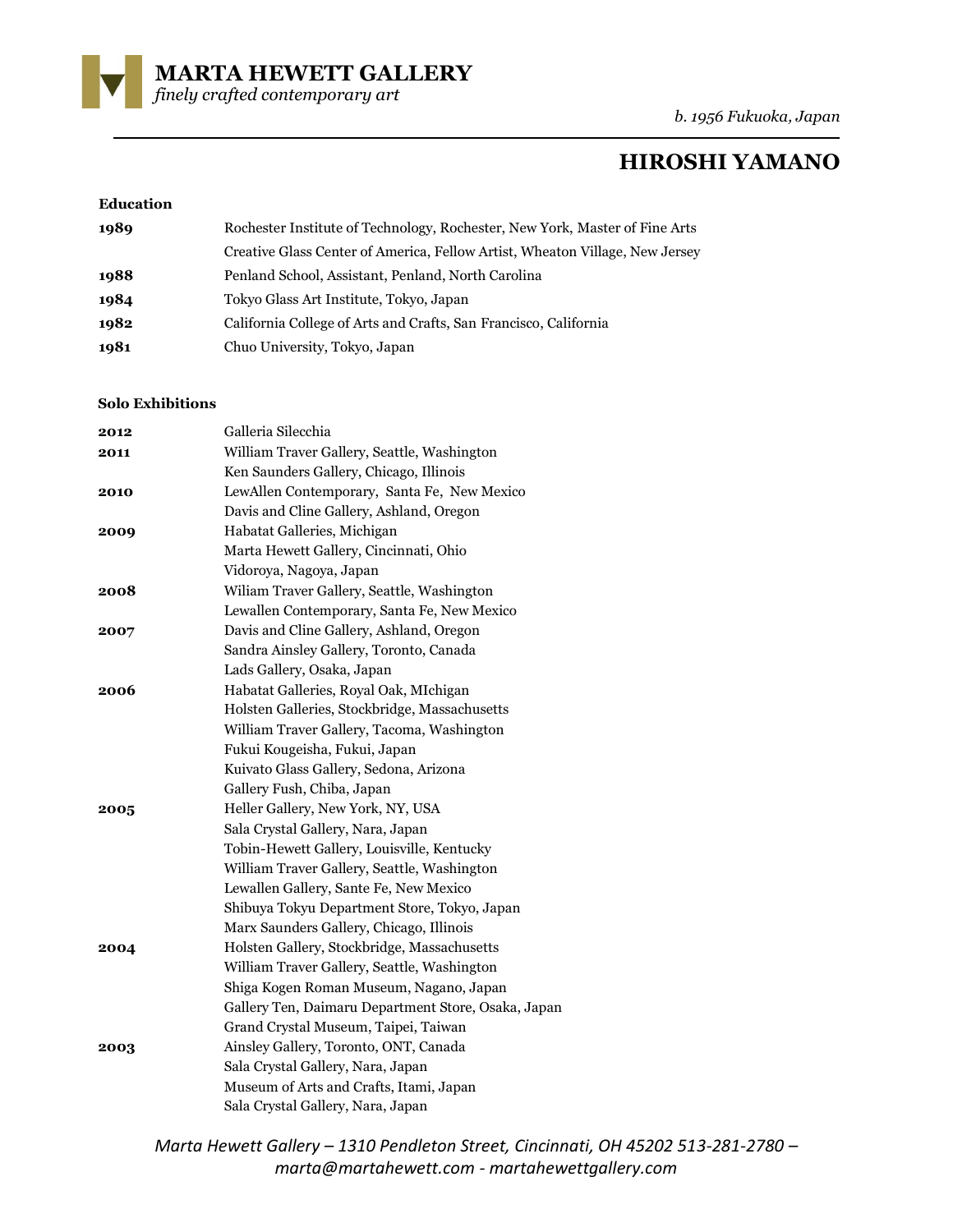| 2002 | Running Ridge Gallery, Santa Fe, New Mexico<br>Riley Hawk Gallery, Columbus, Ohio<br>Public Glassmaking and Metalworking Facility, Shizuoka, Japan<br>Gallery Enomoto, Osaka, Japan<br>Gallery Kikkei, Fukui, Japan |
|------|---------------------------------------------------------------------------------------------------------------------------------------------------------------------------------------------------------------------|
|      | Royal Art Gallery, Daimaru Department Store, Osaka, Japan                                                                                                                                                           |
|      | Heller Gallery, New York, New York                                                                                                                                                                                  |
|      | Holsten Gallery, Stockbridge, Massachusetts                                                                                                                                                                         |
|      | William Traver Gallery, Seattle, Washington                                                                                                                                                                         |
|      | Marx Saunders Gallery, Chicago, Illinois                                                                                                                                                                            |
|      | Miranda Gallery, Laguna Beach, California                                                                                                                                                                           |
| 2001 | Friesen Fine Art, Sun Valley, Idaho                                                                                                                                                                                 |
|      | Galleria Silecchia, Sarasota, Florida                                                                                                                                                                               |
|      | Gallery Utuwa-Kan, Kyoto, Japan                                                                                                                                                                                     |
|      | Running Ridge Gallery, Santa Fe, New Mexico                                                                                                                                                                         |
|      | William Traver Gallery, Seattle, Washington                                                                                                                                                                         |
|      | Gallery Ten, Daimaru Department Store, Osaka, Japan                                                                                                                                                                 |
|      | Shibuya Tokyu Department Store, Tokyo, Japan                                                                                                                                                                        |
| 2000 | Heller Gallery, New York, New York                                                                                                                                                                                  |
|      | The Rachael Collection, Aspen, Colorado                                                                                                                                                                             |
|      | Gallery Enomoto, Osaka, Japan                                                                                                                                                                                       |
|      | Gallery Kitsukei, Fukui, Japan                                                                                                                                                                                      |
|      | Akarenga-Kan, Kitakyushu, Japan                                                                                                                                                                                     |
|      | Riley Hawk Gallery, Cleveland, Ohio                                                                                                                                                                                 |
| 1999 | Marx Saunders Gallery, Chicago, Illinois                                                                                                                                                                            |
|      | William Traver Gallery, Seattle, Washington                                                                                                                                                                         |
| 1998 | Spot Light Gallery, Tokyo, Japan                                                                                                                                                                                    |
|      | G. Enomoto Gallery, Osaka, Japan                                                                                                                                                                                    |
|      | G. Shibayama, Tokyo, Japan<br>SOFA Chicago, Grand Central Gallery, Chicago, Illinois                                                                                                                                |
|      | Margo Jacobson Gallery, Portland, Oregon                                                                                                                                                                            |
| 1997 | The Rachael Collection, Aspen, Colorado                                                                                                                                                                             |
|      | William Traver Gallery, Seattle, Washington                                                                                                                                                                         |
|      | Heller Gallery, New York, New York                                                                                                                                                                                  |
|      | Gallery Neos, Tokyo, Japan                                                                                                                                                                                          |
| 1996 | Gallery Vidro-Ya, Nagoya, Japan                                                                                                                                                                                     |
|      | Hanayo Gallery, Wakayama, Japan                                                                                                                                                                                     |
|      | Margo Jacobson Gallery, Portland, Oregon                                                                                                                                                                            |
|      | Maurine Littleton Gallery, Washington, DC                                                                                                                                                                           |
|      | Edgewood Orchard Gallery, Fishcreek, Wisconsin                                                                                                                                                                      |
|      | Grand Central Gallery, Tampa, Florida                                                                                                                                                                               |
| 1995 | Gallery Buro M., Osaka, Japan                                                                                                                                                                                       |
|      | Garden Hotel, Hanayo Gallery, Wakayama, Japan                                                                                                                                                                       |
|      | Gallery Wachi, Ginza, Tokyo, Japan                                                                                                                                                                                  |
|      | Gallery Ten, Tokyo, Japan                                                                                                                                                                                           |
|      | Daimaru Department Store, Tokyo, Japan                                                                                                                                                                              |
|      | Gallery Kokin, Nigata, Japan                                                                                                                                                                                        |
|      | William Traver Gallery, Seattle, Washington                                                                                                                                                                         |
|      | The Rachael Collection, Aspen, Colorado                                                                                                                                                                             |
| 1994 | Glass Gallery Manu, Shiga, Japan                                                                                                                                                                                    |
|      | Mumyoan Gallery, Tokyo, Japan                                                                                                                                                                                       |
| 1993 | Studio Com, Tachikichi, Kyoto, Japan                                                                                                                                                                                |
|      | Glass Gallery Manne, Shiga, Japan                                                                                                                                                                                   |
|      | Gallery Buro M., Osaka, Japan                                                                                                                                                                                       |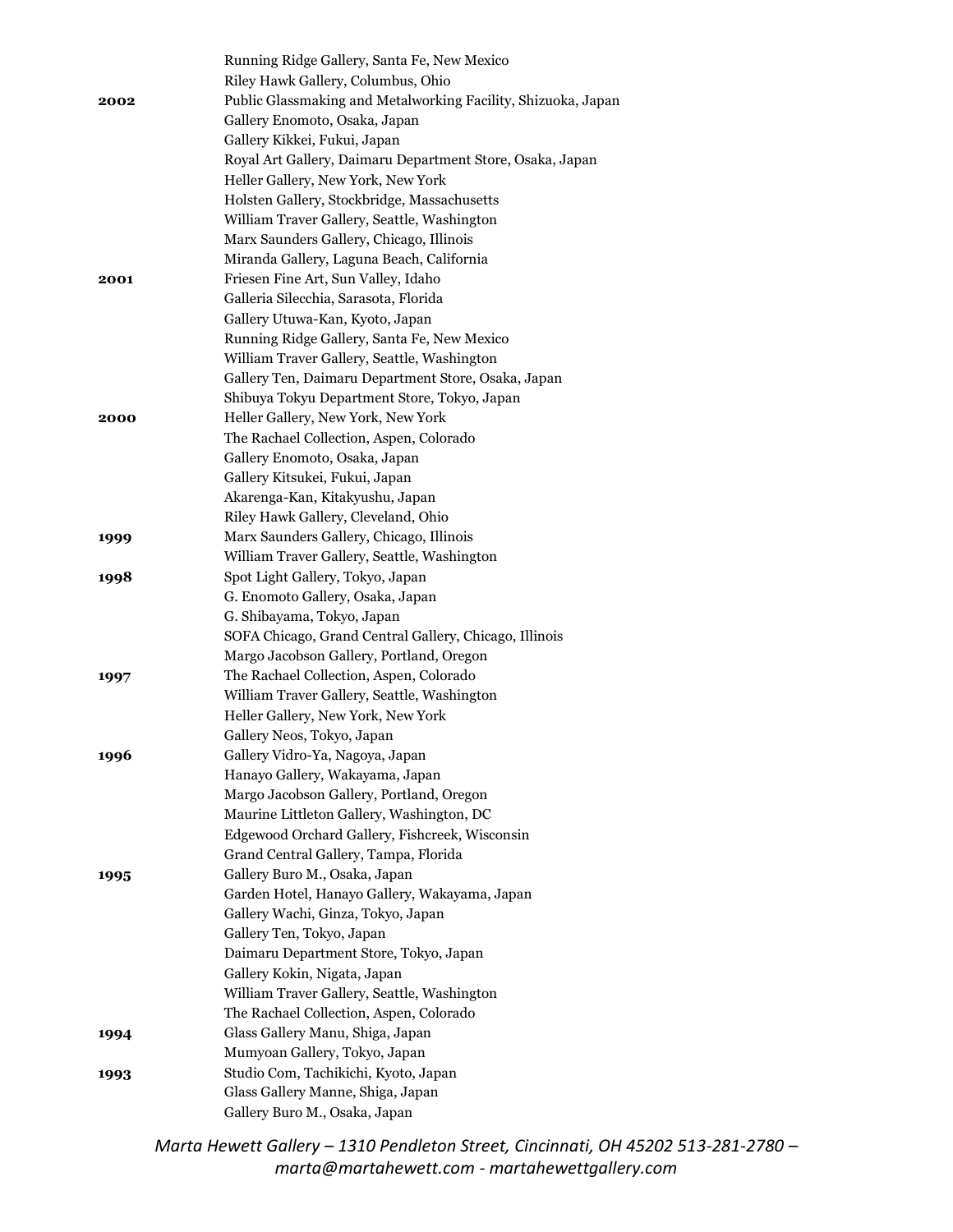|      | Misawa Art Gallery, Tokyo, Japan                                                  |
|------|-----------------------------------------------------------------------------------|
|      | Espasio Glass Gallery, Tokyo, Japan                                               |
| 1992 | Glass Gallery and Studio ASA, Tokyo, Japan                                        |
| 1991 | Heller Gallery, New York                                                          |
|      | Running Ridge Gallery, Santa Fe, New Mexico                                       |
|      | William Traver Gallery, Seattle, Washington                                       |
| 1990 | Habatat Gallery, Boca Raton, Florida                                              |
| 1989 | Dowson Gallery, Rochester, New York<br>Grohe Glass Gallery, Boston, Massachusetts |
|      |                                                                                   |

# **Select Group Exhibitions**

| 2012 | Galleria Silecchia, Glass Exhibition, Sarasota, Florida                              |
|------|--------------------------------------------------------------------------------------|
|      | Art Palm Beach with Ken Saunders Gallery, Palm Beach, Florida                        |
|      | Hooks-Epstein Gallery, Houston, Texas                                                |
| 2011 | Hooks-Epstein Gallery, Houston, Texas                                                |
|      | Clear and Present, LewAllen Galleries, Sante Fe, New Mexico                          |
|      | 39th Annual International Glass Invitational, Habatat Galleries, Royal Oak, Michigan |
|      | Honoring the Past & Embracing the Future, Habatat Galleries 40th Anniversary         |
|      | Exhibition, West Palm Beach, Florida                                                 |
| 2010 | The Art of Asia, Arts Council of Snohomish County, Everett, Washington               |
|      | Matzke Fine Art Gallery and Sculpture Park, Camano Island, Washington                |
|      | Glass Quake, Mobilia Gallery, Cambridge, Massachusetts                               |
|      | SOFA/Chicago with Ken Saunders Gallery, Chicago, Illinois                            |
| 2009 | Osaka Kogei Exhibition, Osaka, Japan                                                 |
|      | Glass Masters Exhibition 2009, Tokyo, Japan                                          |
|      | Look Forward Group Exhibition, Traver Gallery, Washington                            |
|      | Glass in Japan, Tokyo & Shizuoka, Japan                                              |
|      | Ezra Glass Studio, Fukui, Japan                                                      |
|      | SOFA, Thomas R. Riley Galleries, Chicago, Illinois                                   |
|      | 2008 Glass in Japan's all star, Tokyo, Japan                                         |
|      | Awara City Festival, Fukui, Japan                                                    |
|      | Christmas Glass Art Exhibition, Fuchu, Tokyo, Japan                                  |
|      | 2008 Glass Christmas, Tokyo, Japan                                                   |
|      | Tokushima Glass Exhibition, The Tokushina Modern Art Museum, Tokushima, Japan        |
|      | The Ground Nature, Gallery Fushu, Chiba, Japan                                       |
|      | Awara City Festival, Fukui, Japan                                                    |
|      | Hiroshi Yamano/Ezra Glass Studio Exhibition, Tokyu Shibuya, Tokyo, Japan             |
|      | JGAA Christmas Exhibition, Tokyu Shibuya, Japan                                      |
| 2008 | Osaka Kogei Exhibition, Osaka, Japan                                                 |
|      | Table Wear Festival 2008, Tokyo, Japan                                               |
|      | Art Palm Beach/Thomas Riley Galleries, Palm Beach, Florida                           |
|      | Hiragane Yoichi & Hiroshi Yamano Exhibition, Lads Gallery, Osaka, Japan              |
|      | Glass in the Garden, Japanese Garden, Portland, Oregon                               |
|      | Exhibition of Kanaz Forest of Creation Artists, Art Core Museum, Kanazu, Japan       |
| 2007 | CCA: A Legacy in Studio Glass, San Francisco Museum of Craft and Design, San         |
|      | Francisco, California                                                                |
|      |                                                                                      |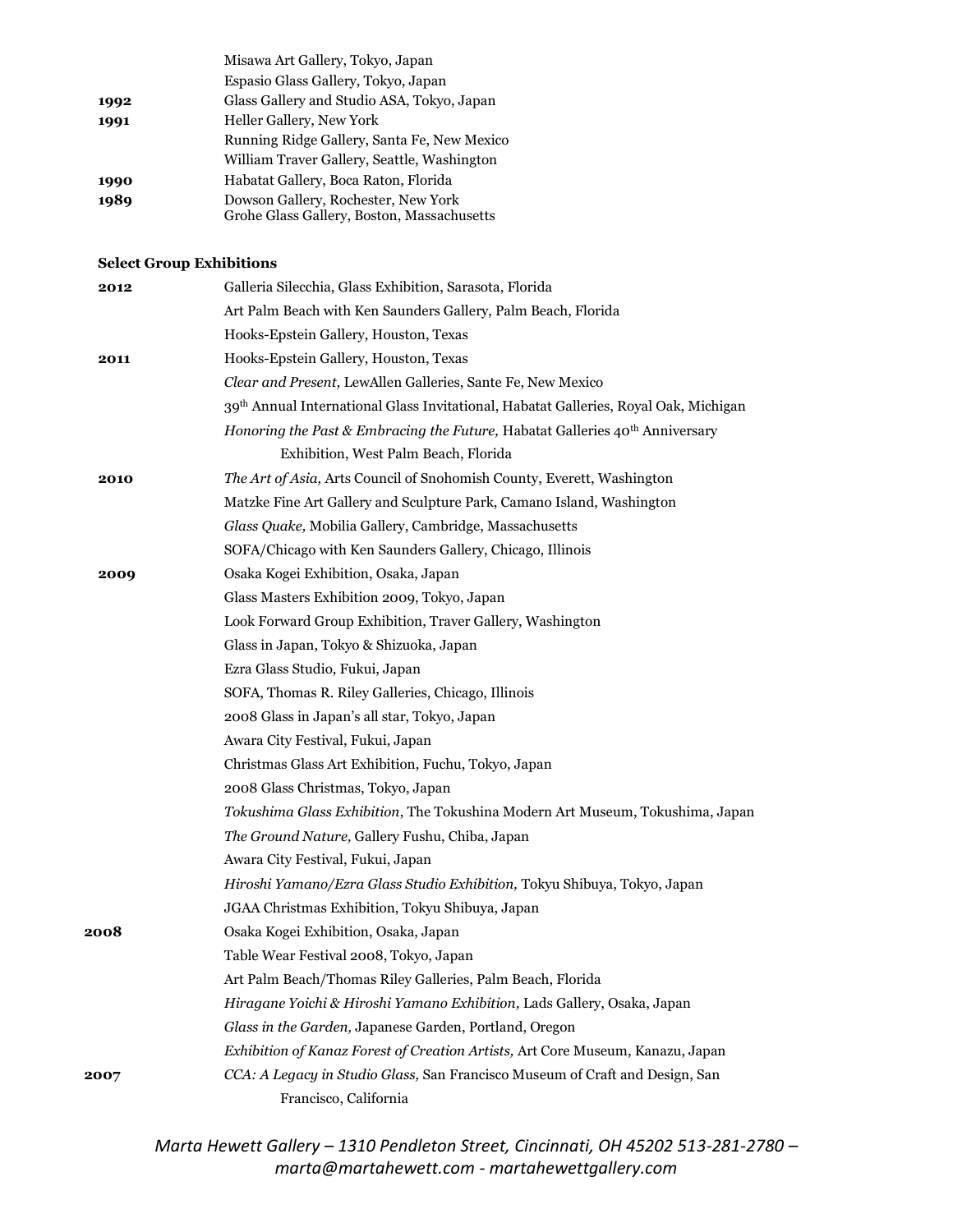|      | SOFA, Thomas R. Riley Galleries, Chicago, Illinois                                         |
|------|--------------------------------------------------------------------------------------------|
|      | 35 <sup>th</sup> International Glass Invitational, Habatat Galleries, Royal Oak, Michigan  |
|      | Memorial Art Glass Exhibition, Tokyo, Japan                                                |
|      | Masterworks Exhibtiion, Habatat Galleries 35th Annual International Awards Exhibition,     |
|      | Royal Oak, Michigan                                                                        |
| 2006 | Osaka Kogei Exhibition, Osaka, Japan                                                       |
|      | SOFA, Thomas R. Riley Galleries, Chicago, Illinois                                         |
|      | 34th International Glass Invitational, Habatat Galleries, Royal Oak, Michigan              |
| 2005 | Arts & Ecology, Osaka University of Arts, Osaka, Japan                                     |
|      | Osaka Kogei Exhibition, Osaka, Japan                                                       |
|      | Fukui Kougeisha, Japan Glass Art Energy, Art Core Museum, Kanazu, Japan                    |
|      | Glass Art 2005, Shibuya Tokyu Department Store, Tokyo, Japan                               |
|      | G-wings Gallery, Kanazawa, Japan                                                           |
|      | Second Annual World Glass, William Traver Gallery, Tacoma, Washington                      |
|      | SOFA/Marx Saunders Gallery, Chicago, Illinois                                              |
|      | 33rd International Glass Invitational, Habatat Galleries, Royal Oak, Michigan              |
|      | International Glass Exhibition, Laura Russo Gallery, Portland, Oregon                      |
| 2004 | Glass Art, Lad's Gallery, Osaka, Japan                                                     |
|      | Osaka Kogei Exhibition, Osaka, Japan                                                       |
|      | 32 <sup>nd</sup> International Glass Invitationals, Habatat Galleries, Royal Oak, Michigan |
|      | SOFA/Thomas Riley Gallery, Chicago, Illinois                                               |
|      | Glass Masters 2004, Shibuya Tokyu Department Store, Tokyo, Japan                           |
|      | Glass Art 2004, Ginza Waco Department Store, Tokyo, Japan                                  |
|      | Art Palm Beach, Marx Saunders Gallery, Palm Beach, Florida                                 |
|      | Marxhausen Gallery of Art, Concordia University, Seward, Nebraska                          |
|      | First Annual World Glass, William Traver Gallery, Tacoma, Washington                       |
|      | Glass Masters 2005, Shibuya Tokyu Department Store, Tokyo, Japan                           |
| 2003 | Glass Works 2003, Toyama Shimin Plaza, Toyama, Japan                                       |
|      | 31st International Glass Invitational, Habatat Galleries, Royal Oak, Michigan              |
|      | SOFA/Marx Saunders Gallery, Chicago, Illinois                                              |
|      | 20/20 Vision, Museum of American Glass, Millville, New Jersey                              |
|      | Cheongju International Craft Biennale 2003, Cheongju, Korea                                |
| 2002 | Galleria Silecchia, Sarasota, Florida                                                      |
|      | 25th Anniversary Exhibition, William Traver Gallery, Seattle, Washington                   |
|      | Glass: Diverse Expressions, Habatat Galleries, Royal Oak, Michigan                         |
|      | 30 <sup>th</sup> Annual International Glass Invitational, Royal Oak, Michigan              |
| 2001 | Galleria Silecchia, Sarasota, Florida                                                      |
|      | China International Glass Exhibition, Millenium Museum, Beijing, China                     |
|      | Shanghai Fine Arts Museum, Shanghai, China                                                 |
|      | Tea Bowl Show, Kyohei Fujita Museum, Miyagi, Japan                                         |
|      | Funzione, Gallery Arte Fact, Tokyo, Japan                                                  |
|      | Perspectives in Glass" Firehouse Gallery, Vancouver, Washington                            |
|      | Gallery Enomoto, Osaka, Japan                                                              |
|      | 15th Anniversary Exhibition, Friesen Gallery, Ketchum, Idaho                               |
|      | Fabulous Fish, Dane Gallery, Nantucket, Massachusetts                                      |
|      |                                                                                            |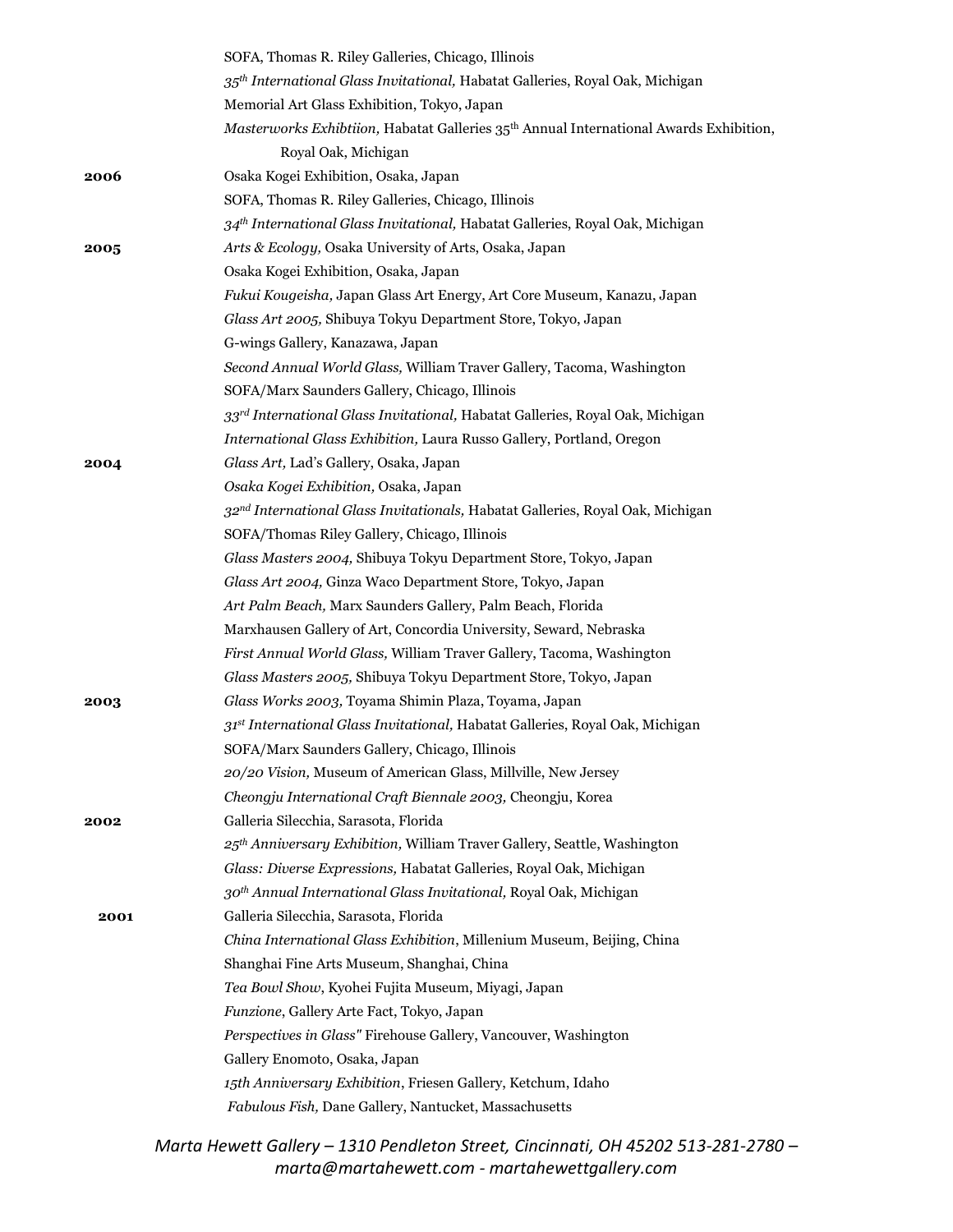| Light Impressions, Coos Art Museum, Coos Bay, Oregon<br>Creatures Great & Small, Chappell Gallery, Boston, Massachusetts<br>Corning Museum Rakow Awards Group Show, Margo Jacobson Gallery, Portland, Oregon<br>1999<br>Glass in Japan, Odaka Museum, Tokyo, Japan<br>London Glass Blowing Workshop, London, England<br>G. Candide Gallery, Tokyo, Japan<br>Funzione/7, Gallery Arte Fact, Tokyo, Japan<br>Holsten Gallery, Stockbridge, Massachusetts, USA<br>Five Elements, Gallery Studio Chika, Tokyo, Japan<br>1998<br>Sake Glass Exhibition, Hotel Miyako, Kyoto, Japan<br>Summer Glass Show, Art Gallery Biyu-Bo, Hyogo, Japan<br>Glass Art '98, Wako, Tokyo, Japan<br>Craft Glass Show, Ishikawa, Tokyo, Japan<br>Directions, Gallery Misawa, Saitama, Tokyo, Japan<br>Grand Central Gallery, Tampa, Florida<br>Habatat International Glass Invitational, Pontiac, Michigan<br>1997<br>The Ripple Effect in Glass, Gallery of American Craft, Wheaton, NJ<br>The Beer Van Gogh 1996, Tokyo, Japan<br>1996<br>Tea-Ceremony Glass Show, Kakiden Gallery, Tokyo, Japan<br>Funzione/5 Gallery Arte Fact, Tokyo, Japan<br>1995<br>Glass for September, Glass Gallery Kalanis, Tokyo, Japan<br>Tea-Ceremony Glass Show, Kakiden Gallery, Tokyo, Japan<br>Glass for December, Glass Gallery Kalanis, Tokyo, Japan<br>Japan Modern Glass Art Exhibition Invitational, Tokyo, Japan<br>1994<br>Funzione/4 Gallery Arte Fact, Tokyo, Japan<br>Japan Contemporary Glass, Notojima Glass Museum, Japan<br>Tea-Ceremony Glass Show, Kakiden Gallery, Tokyo, Japan<br>Glass Craft, Studio Task, Tokyo, Japan<br>The International Glass Invitational, Habatat Gallery, Florida<br>1993<br>Funzione/3 Gallery Arte Fact, Tokyo, Japan<br>Studio Glass Artist Exhibition, Maruzen Gallery, Tokyo, Japan<br>Three Person Glass Exhibition, Contemporary Art Niki, Tokyo, Japan<br>1992<br>Funzione/2 Gallery Arte Fact, Tokyo, Japan<br>Evolving, Yokohama City Gallery, Yokohama, Japan<br>Design Vision, Art Gallery of Western Australia, Australia<br>Glass Art '91, Glass Gallery and Studios ASA, Tokyo, Japan<br>1991<br>New Generation, Gallery Nakama, Tokyo, Japan<br>Funzione Gallery Arte Fact, Tokyo, Japan<br>Glass Art from Japan, Grohe Glass Gallery, Massachusetts<br>The 10th An Internat'l Glass Invitational, Habatat Gallery, Boca Raton<br>Stockbridge Invitational, Holsten Gallery, Massachusetts<br>1990<br>Glass Art '90, Hakone Open Air Museum, Hakone, Japan<br>Rivalito Glass Sculpture Exhibition, Isetan Museum, Tokyo, Japan<br>UAL Art Exhibition, Tokyo Art Museum, Tokyo, Japan<br>Xímas Glass Show, Gallery Nakama, Tokyo, Japan<br>The 9th Annual International Glass Invitational, Habatat Gallery, FL<br>100 American Craftsmen, Kenan Center, Buffalo, NY<br>1987<br>Japan Crafts '87, Tokyo, Japan<br>New Glass from Japan & America, Nachste Ausstellung Museum, Switzerland<br>New Glass from Japan, Gallery Gottschalkbets, Frankfurt, Germany<br>The International Exhibition of Glass Crafts '86, Kanazawa, Japan<br>Kyoto Crafts International, Kyoto, Japan<br>Japan Modern Craft Exhibition, Tokyo Art Museum, Tokyo, Japan<br>1986<br>Marta Hewett Gallery - 1310 Pendleton Street, Cincinnati, OH 45202 513-281-2780 | 2000 | Creativity & Collaboration: Pilchuck Glass School's 30 Years, Seattle Center, Washington |
|------------------------------------------------------------------------------------------------------------------------------------------------------------------------------------------------------------------------------------------------------------------------------------------------------------------------------------------------------------------------------------------------------------------------------------------------------------------------------------------------------------------------------------------------------------------------------------------------------------------------------------------------------------------------------------------------------------------------------------------------------------------------------------------------------------------------------------------------------------------------------------------------------------------------------------------------------------------------------------------------------------------------------------------------------------------------------------------------------------------------------------------------------------------------------------------------------------------------------------------------------------------------------------------------------------------------------------------------------------------------------------------------------------------------------------------------------------------------------------------------------------------------------------------------------------------------------------------------------------------------------------------------------------------------------------------------------------------------------------------------------------------------------------------------------------------------------------------------------------------------------------------------------------------------------------------------------------------------------------------------------------------------------------------------------------------------------------------------------------------------------------------------------------------------------------------------------------------------------------------------------------------------------------------------------------------------------------------------------------------------------------------------------------------------------------------------------------------------------------------------------------------------------------------------------------------------------------------------------------------------------------------------------------------------------------------------------------------------------------------------------------------------------------------------------------------------------------------------------------------------------------------------------------------------------------------------------------------------------------------------------------------------------------------------------------------------------------------------------------------------------------------------------------------------------------------------------------------------------------------------------------------|------|------------------------------------------------------------------------------------------|
|                                                                                                                                                                                                                                                                                                                                                                                                                                                                                                                                                                                                                                                                                                                                                                                                                                                                                                                                                                                                                                                                                                                                                                                                                                                                                                                                                                                                                                                                                                                                                                                                                                                                                                                                                                                                                                                                                                                                                                                                                                                                                                                                                                                                                                                                                                                                                                                                                                                                                                                                                                                                                                                                                                                                                                                                                                                                                                                                                                                                                                                                                                                                                                                                                                                                  |      |                                                                                          |
|                                                                                                                                                                                                                                                                                                                                                                                                                                                                                                                                                                                                                                                                                                                                                                                                                                                                                                                                                                                                                                                                                                                                                                                                                                                                                                                                                                                                                                                                                                                                                                                                                                                                                                                                                                                                                                                                                                                                                                                                                                                                                                                                                                                                                                                                                                                                                                                                                                                                                                                                                                                                                                                                                                                                                                                                                                                                                                                                                                                                                                                                                                                                                                                                                                                                  |      |                                                                                          |
|                                                                                                                                                                                                                                                                                                                                                                                                                                                                                                                                                                                                                                                                                                                                                                                                                                                                                                                                                                                                                                                                                                                                                                                                                                                                                                                                                                                                                                                                                                                                                                                                                                                                                                                                                                                                                                                                                                                                                                                                                                                                                                                                                                                                                                                                                                                                                                                                                                                                                                                                                                                                                                                                                                                                                                                                                                                                                                                                                                                                                                                                                                                                                                                                                                                                  |      |                                                                                          |
|                                                                                                                                                                                                                                                                                                                                                                                                                                                                                                                                                                                                                                                                                                                                                                                                                                                                                                                                                                                                                                                                                                                                                                                                                                                                                                                                                                                                                                                                                                                                                                                                                                                                                                                                                                                                                                                                                                                                                                                                                                                                                                                                                                                                                                                                                                                                                                                                                                                                                                                                                                                                                                                                                                                                                                                                                                                                                                                                                                                                                                                                                                                                                                                                                                                                  |      |                                                                                          |
|                                                                                                                                                                                                                                                                                                                                                                                                                                                                                                                                                                                                                                                                                                                                                                                                                                                                                                                                                                                                                                                                                                                                                                                                                                                                                                                                                                                                                                                                                                                                                                                                                                                                                                                                                                                                                                                                                                                                                                                                                                                                                                                                                                                                                                                                                                                                                                                                                                                                                                                                                                                                                                                                                                                                                                                                                                                                                                                                                                                                                                                                                                                                                                                                                                                                  |      |                                                                                          |
|                                                                                                                                                                                                                                                                                                                                                                                                                                                                                                                                                                                                                                                                                                                                                                                                                                                                                                                                                                                                                                                                                                                                                                                                                                                                                                                                                                                                                                                                                                                                                                                                                                                                                                                                                                                                                                                                                                                                                                                                                                                                                                                                                                                                                                                                                                                                                                                                                                                                                                                                                                                                                                                                                                                                                                                                                                                                                                                                                                                                                                                                                                                                                                                                                                                                  |      |                                                                                          |
|                                                                                                                                                                                                                                                                                                                                                                                                                                                                                                                                                                                                                                                                                                                                                                                                                                                                                                                                                                                                                                                                                                                                                                                                                                                                                                                                                                                                                                                                                                                                                                                                                                                                                                                                                                                                                                                                                                                                                                                                                                                                                                                                                                                                                                                                                                                                                                                                                                                                                                                                                                                                                                                                                                                                                                                                                                                                                                                                                                                                                                                                                                                                                                                                                                                                  |      |                                                                                          |
|                                                                                                                                                                                                                                                                                                                                                                                                                                                                                                                                                                                                                                                                                                                                                                                                                                                                                                                                                                                                                                                                                                                                                                                                                                                                                                                                                                                                                                                                                                                                                                                                                                                                                                                                                                                                                                                                                                                                                                                                                                                                                                                                                                                                                                                                                                                                                                                                                                                                                                                                                                                                                                                                                                                                                                                                                                                                                                                                                                                                                                                                                                                                                                                                                                                                  |      |                                                                                          |
|                                                                                                                                                                                                                                                                                                                                                                                                                                                                                                                                                                                                                                                                                                                                                                                                                                                                                                                                                                                                                                                                                                                                                                                                                                                                                                                                                                                                                                                                                                                                                                                                                                                                                                                                                                                                                                                                                                                                                                                                                                                                                                                                                                                                                                                                                                                                                                                                                                                                                                                                                                                                                                                                                                                                                                                                                                                                                                                                                                                                                                                                                                                                                                                                                                                                  |      |                                                                                          |
|                                                                                                                                                                                                                                                                                                                                                                                                                                                                                                                                                                                                                                                                                                                                                                                                                                                                                                                                                                                                                                                                                                                                                                                                                                                                                                                                                                                                                                                                                                                                                                                                                                                                                                                                                                                                                                                                                                                                                                                                                                                                                                                                                                                                                                                                                                                                                                                                                                                                                                                                                                                                                                                                                                                                                                                                                                                                                                                                                                                                                                                                                                                                                                                                                                                                  |      |                                                                                          |
|                                                                                                                                                                                                                                                                                                                                                                                                                                                                                                                                                                                                                                                                                                                                                                                                                                                                                                                                                                                                                                                                                                                                                                                                                                                                                                                                                                                                                                                                                                                                                                                                                                                                                                                                                                                                                                                                                                                                                                                                                                                                                                                                                                                                                                                                                                                                                                                                                                                                                                                                                                                                                                                                                                                                                                                                                                                                                                                                                                                                                                                                                                                                                                                                                                                                  |      |                                                                                          |
|                                                                                                                                                                                                                                                                                                                                                                                                                                                                                                                                                                                                                                                                                                                                                                                                                                                                                                                                                                                                                                                                                                                                                                                                                                                                                                                                                                                                                                                                                                                                                                                                                                                                                                                                                                                                                                                                                                                                                                                                                                                                                                                                                                                                                                                                                                                                                                                                                                                                                                                                                                                                                                                                                                                                                                                                                                                                                                                                                                                                                                                                                                                                                                                                                                                                  |      |                                                                                          |
|                                                                                                                                                                                                                                                                                                                                                                                                                                                                                                                                                                                                                                                                                                                                                                                                                                                                                                                                                                                                                                                                                                                                                                                                                                                                                                                                                                                                                                                                                                                                                                                                                                                                                                                                                                                                                                                                                                                                                                                                                                                                                                                                                                                                                                                                                                                                                                                                                                                                                                                                                                                                                                                                                                                                                                                                                                                                                                                                                                                                                                                                                                                                                                                                                                                                  |      |                                                                                          |
|                                                                                                                                                                                                                                                                                                                                                                                                                                                                                                                                                                                                                                                                                                                                                                                                                                                                                                                                                                                                                                                                                                                                                                                                                                                                                                                                                                                                                                                                                                                                                                                                                                                                                                                                                                                                                                                                                                                                                                                                                                                                                                                                                                                                                                                                                                                                                                                                                                                                                                                                                                                                                                                                                                                                                                                                                                                                                                                                                                                                                                                                                                                                                                                                                                                                  |      |                                                                                          |
|                                                                                                                                                                                                                                                                                                                                                                                                                                                                                                                                                                                                                                                                                                                                                                                                                                                                                                                                                                                                                                                                                                                                                                                                                                                                                                                                                                                                                                                                                                                                                                                                                                                                                                                                                                                                                                                                                                                                                                                                                                                                                                                                                                                                                                                                                                                                                                                                                                                                                                                                                                                                                                                                                                                                                                                                                                                                                                                                                                                                                                                                                                                                                                                                                                                                  |      |                                                                                          |
|                                                                                                                                                                                                                                                                                                                                                                                                                                                                                                                                                                                                                                                                                                                                                                                                                                                                                                                                                                                                                                                                                                                                                                                                                                                                                                                                                                                                                                                                                                                                                                                                                                                                                                                                                                                                                                                                                                                                                                                                                                                                                                                                                                                                                                                                                                                                                                                                                                                                                                                                                                                                                                                                                                                                                                                                                                                                                                                                                                                                                                                                                                                                                                                                                                                                  |      |                                                                                          |
|                                                                                                                                                                                                                                                                                                                                                                                                                                                                                                                                                                                                                                                                                                                                                                                                                                                                                                                                                                                                                                                                                                                                                                                                                                                                                                                                                                                                                                                                                                                                                                                                                                                                                                                                                                                                                                                                                                                                                                                                                                                                                                                                                                                                                                                                                                                                                                                                                                                                                                                                                                                                                                                                                                                                                                                                                                                                                                                                                                                                                                                                                                                                                                                                                                                                  |      |                                                                                          |
|                                                                                                                                                                                                                                                                                                                                                                                                                                                                                                                                                                                                                                                                                                                                                                                                                                                                                                                                                                                                                                                                                                                                                                                                                                                                                                                                                                                                                                                                                                                                                                                                                                                                                                                                                                                                                                                                                                                                                                                                                                                                                                                                                                                                                                                                                                                                                                                                                                                                                                                                                                                                                                                                                                                                                                                                                                                                                                                                                                                                                                                                                                                                                                                                                                                                  |      |                                                                                          |
|                                                                                                                                                                                                                                                                                                                                                                                                                                                                                                                                                                                                                                                                                                                                                                                                                                                                                                                                                                                                                                                                                                                                                                                                                                                                                                                                                                                                                                                                                                                                                                                                                                                                                                                                                                                                                                                                                                                                                                                                                                                                                                                                                                                                                                                                                                                                                                                                                                                                                                                                                                                                                                                                                                                                                                                                                                                                                                                                                                                                                                                                                                                                                                                                                                                                  |      |                                                                                          |
|                                                                                                                                                                                                                                                                                                                                                                                                                                                                                                                                                                                                                                                                                                                                                                                                                                                                                                                                                                                                                                                                                                                                                                                                                                                                                                                                                                                                                                                                                                                                                                                                                                                                                                                                                                                                                                                                                                                                                                                                                                                                                                                                                                                                                                                                                                                                                                                                                                                                                                                                                                                                                                                                                                                                                                                                                                                                                                                                                                                                                                                                                                                                                                                                                                                                  |      |                                                                                          |
|                                                                                                                                                                                                                                                                                                                                                                                                                                                                                                                                                                                                                                                                                                                                                                                                                                                                                                                                                                                                                                                                                                                                                                                                                                                                                                                                                                                                                                                                                                                                                                                                                                                                                                                                                                                                                                                                                                                                                                                                                                                                                                                                                                                                                                                                                                                                                                                                                                                                                                                                                                                                                                                                                                                                                                                                                                                                                                                                                                                                                                                                                                                                                                                                                                                                  |      |                                                                                          |
|                                                                                                                                                                                                                                                                                                                                                                                                                                                                                                                                                                                                                                                                                                                                                                                                                                                                                                                                                                                                                                                                                                                                                                                                                                                                                                                                                                                                                                                                                                                                                                                                                                                                                                                                                                                                                                                                                                                                                                                                                                                                                                                                                                                                                                                                                                                                                                                                                                                                                                                                                                                                                                                                                                                                                                                                                                                                                                                                                                                                                                                                                                                                                                                                                                                                  |      |                                                                                          |
|                                                                                                                                                                                                                                                                                                                                                                                                                                                                                                                                                                                                                                                                                                                                                                                                                                                                                                                                                                                                                                                                                                                                                                                                                                                                                                                                                                                                                                                                                                                                                                                                                                                                                                                                                                                                                                                                                                                                                                                                                                                                                                                                                                                                                                                                                                                                                                                                                                                                                                                                                                                                                                                                                                                                                                                                                                                                                                                                                                                                                                                                                                                                                                                                                                                                  |      |                                                                                          |
|                                                                                                                                                                                                                                                                                                                                                                                                                                                                                                                                                                                                                                                                                                                                                                                                                                                                                                                                                                                                                                                                                                                                                                                                                                                                                                                                                                                                                                                                                                                                                                                                                                                                                                                                                                                                                                                                                                                                                                                                                                                                                                                                                                                                                                                                                                                                                                                                                                                                                                                                                                                                                                                                                                                                                                                                                                                                                                                                                                                                                                                                                                                                                                                                                                                                  |      |                                                                                          |
|                                                                                                                                                                                                                                                                                                                                                                                                                                                                                                                                                                                                                                                                                                                                                                                                                                                                                                                                                                                                                                                                                                                                                                                                                                                                                                                                                                                                                                                                                                                                                                                                                                                                                                                                                                                                                                                                                                                                                                                                                                                                                                                                                                                                                                                                                                                                                                                                                                                                                                                                                                                                                                                                                                                                                                                                                                                                                                                                                                                                                                                                                                                                                                                                                                                                  |      |                                                                                          |
|                                                                                                                                                                                                                                                                                                                                                                                                                                                                                                                                                                                                                                                                                                                                                                                                                                                                                                                                                                                                                                                                                                                                                                                                                                                                                                                                                                                                                                                                                                                                                                                                                                                                                                                                                                                                                                                                                                                                                                                                                                                                                                                                                                                                                                                                                                                                                                                                                                                                                                                                                                                                                                                                                                                                                                                                                                                                                                                                                                                                                                                                                                                                                                                                                                                                  |      |                                                                                          |
|                                                                                                                                                                                                                                                                                                                                                                                                                                                                                                                                                                                                                                                                                                                                                                                                                                                                                                                                                                                                                                                                                                                                                                                                                                                                                                                                                                                                                                                                                                                                                                                                                                                                                                                                                                                                                                                                                                                                                                                                                                                                                                                                                                                                                                                                                                                                                                                                                                                                                                                                                                                                                                                                                                                                                                                                                                                                                                                                                                                                                                                                                                                                                                                                                                                                  |      |                                                                                          |
|                                                                                                                                                                                                                                                                                                                                                                                                                                                                                                                                                                                                                                                                                                                                                                                                                                                                                                                                                                                                                                                                                                                                                                                                                                                                                                                                                                                                                                                                                                                                                                                                                                                                                                                                                                                                                                                                                                                                                                                                                                                                                                                                                                                                                                                                                                                                                                                                                                                                                                                                                                                                                                                                                                                                                                                                                                                                                                                                                                                                                                                                                                                                                                                                                                                                  |      |                                                                                          |
|                                                                                                                                                                                                                                                                                                                                                                                                                                                                                                                                                                                                                                                                                                                                                                                                                                                                                                                                                                                                                                                                                                                                                                                                                                                                                                                                                                                                                                                                                                                                                                                                                                                                                                                                                                                                                                                                                                                                                                                                                                                                                                                                                                                                                                                                                                                                                                                                                                                                                                                                                                                                                                                                                                                                                                                                                                                                                                                                                                                                                                                                                                                                                                                                                                                                  |      |                                                                                          |
|                                                                                                                                                                                                                                                                                                                                                                                                                                                                                                                                                                                                                                                                                                                                                                                                                                                                                                                                                                                                                                                                                                                                                                                                                                                                                                                                                                                                                                                                                                                                                                                                                                                                                                                                                                                                                                                                                                                                                                                                                                                                                                                                                                                                                                                                                                                                                                                                                                                                                                                                                                                                                                                                                                                                                                                                                                                                                                                                                                                                                                                                                                                                                                                                                                                                  |      |                                                                                          |
|                                                                                                                                                                                                                                                                                                                                                                                                                                                                                                                                                                                                                                                                                                                                                                                                                                                                                                                                                                                                                                                                                                                                                                                                                                                                                                                                                                                                                                                                                                                                                                                                                                                                                                                                                                                                                                                                                                                                                                                                                                                                                                                                                                                                                                                                                                                                                                                                                                                                                                                                                                                                                                                                                                                                                                                                                                                                                                                                                                                                                                                                                                                                                                                                                                                                  |      |                                                                                          |
|                                                                                                                                                                                                                                                                                                                                                                                                                                                                                                                                                                                                                                                                                                                                                                                                                                                                                                                                                                                                                                                                                                                                                                                                                                                                                                                                                                                                                                                                                                                                                                                                                                                                                                                                                                                                                                                                                                                                                                                                                                                                                                                                                                                                                                                                                                                                                                                                                                                                                                                                                                                                                                                                                                                                                                                                                                                                                                                                                                                                                                                                                                                                                                                                                                                                  |      |                                                                                          |
|                                                                                                                                                                                                                                                                                                                                                                                                                                                                                                                                                                                                                                                                                                                                                                                                                                                                                                                                                                                                                                                                                                                                                                                                                                                                                                                                                                                                                                                                                                                                                                                                                                                                                                                                                                                                                                                                                                                                                                                                                                                                                                                                                                                                                                                                                                                                                                                                                                                                                                                                                                                                                                                                                                                                                                                                                                                                                                                                                                                                                                                                                                                                                                                                                                                                  |      |                                                                                          |
|                                                                                                                                                                                                                                                                                                                                                                                                                                                                                                                                                                                                                                                                                                                                                                                                                                                                                                                                                                                                                                                                                                                                                                                                                                                                                                                                                                                                                                                                                                                                                                                                                                                                                                                                                                                                                                                                                                                                                                                                                                                                                                                                                                                                                                                                                                                                                                                                                                                                                                                                                                                                                                                                                                                                                                                                                                                                                                                                                                                                                                                                                                                                                                                                                                                                  |      |                                                                                          |
|                                                                                                                                                                                                                                                                                                                                                                                                                                                                                                                                                                                                                                                                                                                                                                                                                                                                                                                                                                                                                                                                                                                                                                                                                                                                                                                                                                                                                                                                                                                                                                                                                                                                                                                                                                                                                                                                                                                                                                                                                                                                                                                                                                                                                                                                                                                                                                                                                                                                                                                                                                                                                                                                                                                                                                                                                                                                                                                                                                                                                                                                                                                                                                                                                                                                  |      |                                                                                          |
|                                                                                                                                                                                                                                                                                                                                                                                                                                                                                                                                                                                                                                                                                                                                                                                                                                                                                                                                                                                                                                                                                                                                                                                                                                                                                                                                                                                                                                                                                                                                                                                                                                                                                                                                                                                                                                                                                                                                                                                                                                                                                                                                                                                                                                                                                                                                                                                                                                                                                                                                                                                                                                                                                                                                                                                                                                                                                                                                                                                                                                                                                                                                                                                                                                                                  |      |                                                                                          |
|                                                                                                                                                                                                                                                                                                                                                                                                                                                                                                                                                                                                                                                                                                                                                                                                                                                                                                                                                                                                                                                                                                                                                                                                                                                                                                                                                                                                                                                                                                                                                                                                                                                                                                                                                                                                                                                                                                                                                                                                                                                                                                                                                                                                                                                                                                                                                                                                                                                                                                                                                                                                                                                                                                                                                                                                                                                                                                                                                                                                                                                                                                                                                                                                                                                                  |      |                                                                                          |
|                                                                                                                                                                                                                                                                                                                                                                                                                                                                                                                                                                                                                                                                                                                                                                                                                                                                                                                                                                                                                                                                                                                                                                                                                                                                                                                                                                                                                                                                                                                                                                                                                                                                                                                                                                                                                                                                                                                                                                                                                                                                                                                                                                                                                                                                                                                                                                                                                                                                                                                                                                                                                                                                                                                                                                                                                                                                                                                                                                                                                                                                                                                                                                                                                                                                  |      |                                                                                          |
|                                                                                                                                                                                                                                                                                                                                                                                                                                                                                                                                                                                                                                                                                                                                                                                                                                                                                                                                                                                                                                                                                                                                                                                                                                                                                                                                                                                                                                                                                                                                                                                                                                                                                                                                                                                                                                                                                                                                                                                                                                                                                                                                                                                                                                                                                                                                                                                                                                                                                                                                                                                                                                                                                                                                                                                                                                                                                                                                                                                                                                                                                                                                                                                                                                                                  |      |                                                                                          |
|                                                                                                                                                                                                                                                                                                                                                                                                                                                                                                                                                                                                                                                                                                                                                                                                                                                                                                                                                                                                                                                                                                                                                                                                                                                                                                                                                                                                                                                                                                                                                                                                                                                                                                                                                                                                                                                                                                                                                                                                                                                                                                                                                                                                                                                                                                                                                                                                                                                                                                                                                                                                                                                                                                                                                                                                                                                                                                                                                                                                                                                                                                                                                                                                                                                                  |      |                                                                                          |
|                                                                                                                                                                                                                                                                                                                                                                                                                                                                                                                                                                                                                                                                                                                                                                                                                                                                                                                                                                                                                                                                                                                                                                                                                                                                                                                                                                                                                                                                                                                                                                                                                                                                                                                                                                                                                                                                                                                                                                                                                                                                                                                                                                                                                                                                                                                                                                                                                                                                                                                                                                                                                                                                                                                                                                                                                                                                                                                                                                                                                                                                                                                                                                                                                                                                  |      |                                                                                          |
|                                                                                                                                                                                                                                                                                                                                                                                                                                                                                                                                                                                                                                                                                                                                                                                                                                                                                                                                                                                                                                                                                                                                                                                                                                                                                                                                                                                                                                                                                                                                                                                                                                                                                                                                                                                                                                                                                                                                                                                                                                                                                                                                                                                                                                                                                                                                                                                                                                                                                                                                                                                                                                                                                                                                                                                                                                                                                                                                                                                                                                                                                                                                                                                                                                                                  |      |                                                                                          |
|                                                                                                                                                                                                                                                                                                                                                                                                                                                                                                                                                                                                                                                                                                                                                                                                                                                                                                                                                                                                                                                                                                                                                                                                                                                                                                                                                                                                                                                                                                                                                                                                                                                                                                                                                                                                                                                                                                                                                                                                                                                                                                                                                                                                                                                                                                                                                                                                                                                                                                                                                                                                                                                                                                                                                                                                                                                                                                                                                                                                                                                                                                                                                                                                                                                                  |      |                                                                                          |
|                                                                                                                                                                                                                                                                                                                                                                                                                                                                                                                                                                                                                                                                                                                                                                                                                                                                                                                                                                                                                                                                                                                                                                                                                                                                                                                                                                                                                                                                                                                                                                                                                                                                                                                                                                                                                                                                                                                                                                                                                                                                                                                                                                                                                                                                                                                                                                                                                                                                                                                                                                                                                                                                                                                                                                                                                                                                                                                                                                                                                                                                                                                                                                                                                                                                  |      |                                                                                          |
|                                                                                                                                                                                                                                                                                                                                                                                                                                                                                                                                                                                                                                                                                                                                                                                                                                                                                                                                                                                                                                                                                                                                                                                                                                                                                                                                                                                                                                                                                                                                                                                                                                                                                                                                                                                                                                                                                                                                                                                                                                                                                                                                                                                                                                                                                                                                                                                                                                                                                                                                                                                                                                                                                                                                                                                                                                                                                                                                                                                                                                                                                                                                                                                                                                                                  |      |                                                                                          |
|                                                                                                                                                                                                                                                                                                                                                                                                                                                                                                                                                                                                                                                                                                                                                                                                                                                                                                                                                                                                                                                                                                                                                                                                                                                                                                                                                                                                                                                                                                                                                                                                                                                                                                                                                                                                                                                                                                                                                                                                                                                                                                                                                                                                                                                                                                                                                                                                                                                                                                                                                                                                                                                                                                                                                                                                                                                                                                                                                                                                                                                                                                                                                                                                                                                                  |      |                                                                                          |
|                                                                                                                                                                                                                                                                                                                                                                                                                                                                                                                                                                                                                                                                                                                                                                                                                                                                                                                                                                                                                                                                                                                                                                                                                                                                                                                                                                                                                                                                                                                                                                                                                                                                                                                                                                                                                                                                                                                                                                                                                                                                                                                                                                                                                                                                                                                                                                                                                                                                                                                                                                                                                                                                                                                                                                                                                                                                                                                                                                                                                                                                                                                                                                                                                                                                  |      |                                                                                          |
|                                                                                                                                                                                                                                                                                                                                                                                                                                                                                                                                                                                                                                                                                                                                                                                                                                                                                                                                                                                                                                                                                                                                                                                                                                                                                                                                                                                                                                                                                                                                                                                                                                                                                                                                                                                                                                                                                                                                                                                                                                                                                                                                                                                                                                                                                                                                                                                                                                                                                                                                                                                                                                                                                                                                                                                                                                                                                                                                                                                                                                                                                                                                                                                                                                                                  |      |                                                                                          |
|                                                                                                                                                                                                                                                                                                                                                                                                                                                                                                                                                                                                                                                                                                                                                                                                                                                                                                                                                                                                                                                                                                                                                                                                                                                                                                                                                                                                                                                                                                                                                                                                                                                                                                                                                                                                                                                                                                                                                                                                                                                                                                                                                                                                                                                                                                                                                                                                                                                                                                                                                                                                                                                                                                                                                                                                                                                                                                                                                                                                                                                                                                                                                                                                                                                                  |      |                                                                                          |
|                                                                                                                                                                                                                                                                                                                                                                                                                                                                                                                                                                                                                                                                                                                                                                                                                                                                                                                                                                                                                                                                                                                                                                                                                                                                                                                                                                                                                                                                                                                                                                                                                                                                                                                                                                                                                                                                                                                                                                                                                                                                                                                                                                                                                                                                                                                                                                                                                                                                                                                                                                                                                                                                                                                                                                                                                                                                                                                                                                                                                                                                                                                                                                                                                                                                  |      |                                                                                          |
|                                                                                                                                                                                                                                                                                                                                                                                                                                                                                                                                                                                                                                                                                                                                                                                                                                                                                                                                                                                                                                                                                                                                                                                                                                                                                                                                                                                                                                                                                                                                                                                                                                                                                                                                                                                                                                                                                                                                                                                                                                                                                                                                                                                                                                                                                                                                                                                                                                                                                                                                                                                                                                                                                                                                                                                                                                                                                                                                                                                                                                                                                                                                                                                                                                                                  |      |                                                                                          |
|                                                                                                                                                                                                                                                                                                                                                                                                                                                                                                                                                                                                                                                                                                                                                                                                                                                                                                                                                                                                                                                                                                                                                                                                                                                                                                                                                                                                                                                                                                                                                                                                                                                                                                                                                                                                                                                                                                                                                                                                                                                                                                                                                                                                                                                                                                                                                                                                                                                                                                                                                                                                                                                                                                                                                                                                                                                                                                                                                                                                                                                                                                                                                                                                                                                                  |      |                                                                                          |
|                                                                                                                                                                                                                                                                                                                                                                                                                                                                                                                                                                                                                                                                                                                                                                                                                                                                                                                                                                                                                                                                                                                                                                                                                                                                                                                                                                                                                                                                                                                                                                                                                                                                                                                                                                                                                                                                                                                                                                                                                                                                                                                                                                                                                                                                                                                                                                                                                                                                                                                                                                                                                                                                                                                                                                                                                                                                                                                                                                                                                                                                                                                                                                                                                                                                  |      |                                                                                          |
|                                                                                                                                                                                                                                                                                                                                                                                                                                                                                                                                                                                                                                                                                                                                                                                                                                                                                                                                                                                                                                                                                                                                                                                                                                                                                                                                                                                                                                                                                                                                                                                                                                                                                                                                                                                                                                                                                                                                                                                                                                                                                                                                                                                                                                                                                                                                                                                                                                                                                                                                                                                                                                                                                                                                                                                                                                                                                                                                                                                                                                                                                                                                                                                                                                                                  |      |                                                                                          |